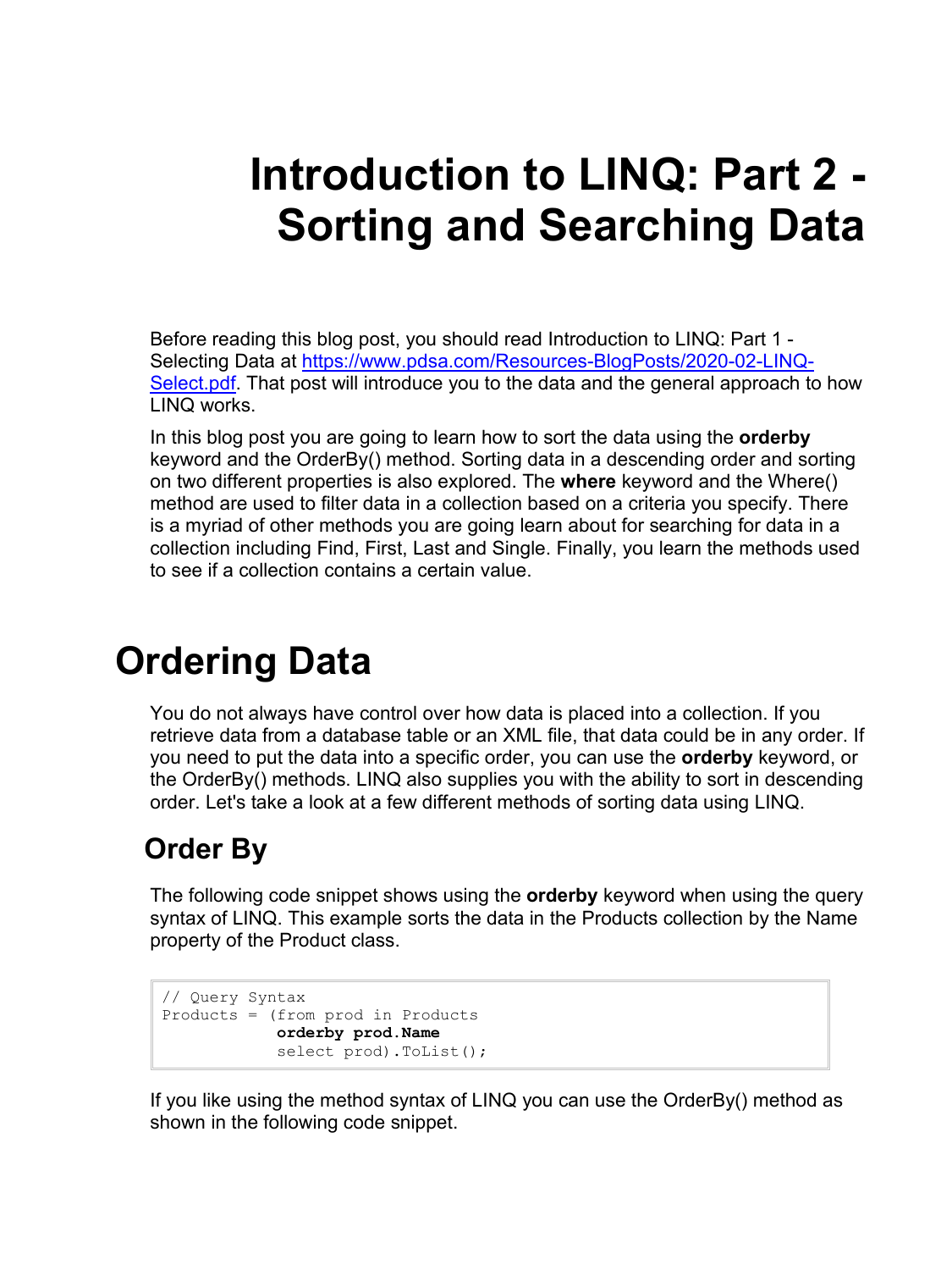```
// Method Syntax
Products = Products.OrderBy(prod => prod.Name).ToList();
```
#### **Order By Descending**

To sort data in descending order, use the **descending** keyword after the property name as shown in the following code snippet.

```
// Query Syntax
Products = (from prod in Products
             orderby prod.Name descending
             select prod).ToList();
```
If you use the method syntax of LINQ, use the OrderByDescending() method in place of the OrderBy() method and specify the name of the property to sort by.

```
// Method Syntax
Products = Products.OrderByDescending(prod => prod.Name).ToList();
```
#### **Order By With Multiple Columns**

Just like with SQL, you can sort data by multiple columns. In the LINQ query syntax version, separate each column with a comma as shown in the following code.

```
// Query Syntax
Products = (from prod in Products
            orderby prod.Color, prod.Name
             select prod).ToList();
```
If you are using the LINQ method syntax, use the OrderBy() method for the first column, and for any additional columns add the ThenBy() method for each column.

```
// Method Syntax
Products = Products.OrderBy(prod => prod.Color)
                    .ThenBy(prod => prod.Name).ToList();
```
You may use the descending keyword after each individual column and before the comma as shown in the following code.

```
// Query Syntax
Products = (from prod in Products
            orderby prod.Color descending, prod.Name
             select prod).ToList();
```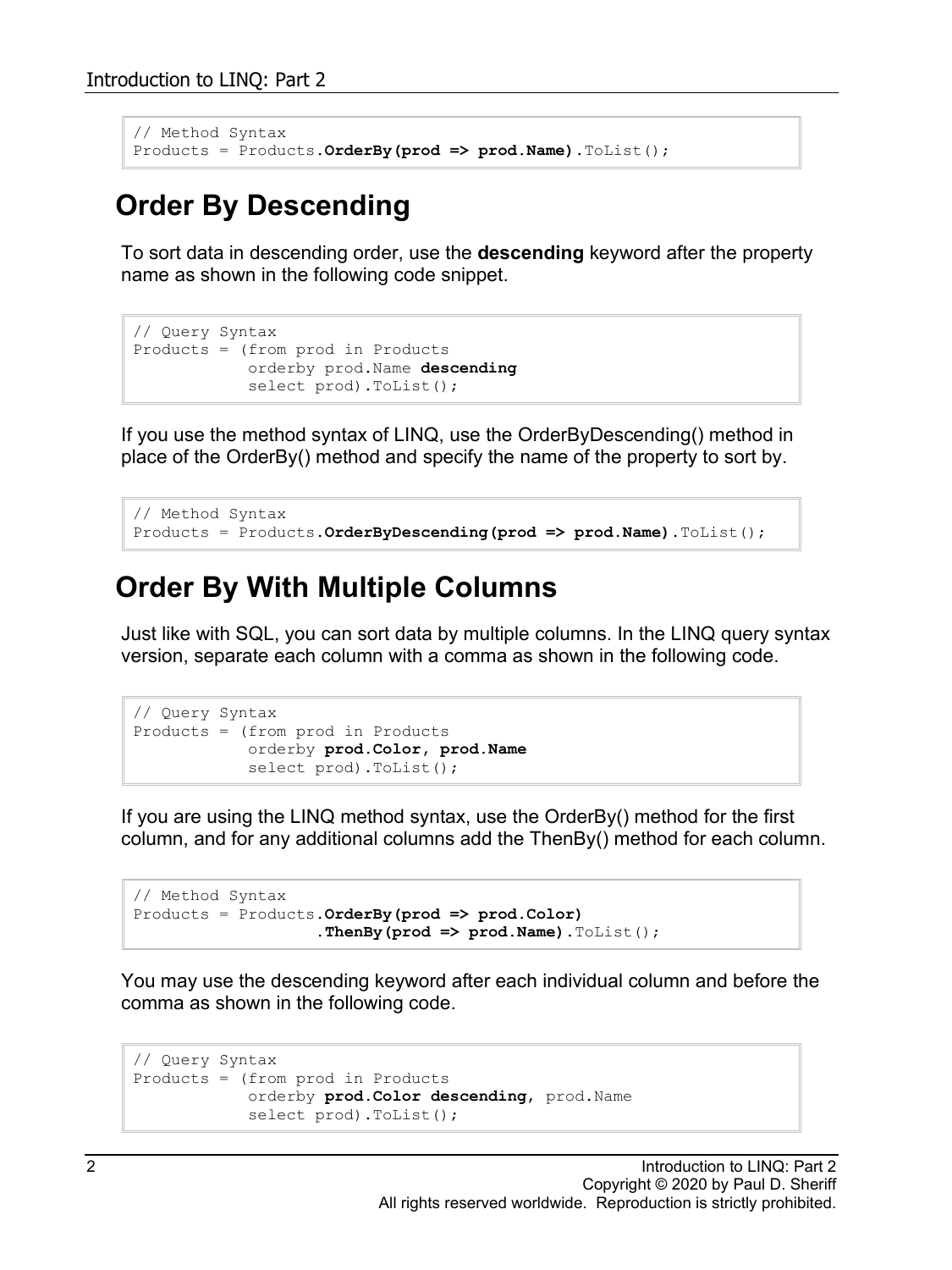If the column to sort descending is the second one, use the following syntax.

```
// Query Syntax
Products = (from prod in Products
            orderby prod.Color, prod.Name descending
             select prod).ToList();
```
When using the method syntax, use the OrderByDescending() method around the property to sort, and then use the ThenBy() method.

```
// Method Syntax
Products = Products.OrderByDescending(prod => prod.Color)
                    .ThenBy(prod => prod.Name).ToList();
```
If the second (or succeeding) column(s) are the ones to sort in descending order, use the ThenByDescending() method as shown in the following code.

```
// Method Syntax
Products = Products.OrderBy(prod => prod.Color)
                    .ThenByDescending(prod => prod.Name).ToList();
```
## **Searching Data**

If you wish to retrieve a subset of a collection by specifying a condition each object must meet, use the **where** keyword or the Where() method. The condition can be any valid C# method or operators such as equal, less than, greater than, etc.

#### **Where**

Let's take a simple example of where you want to find all product names that start with the letter 'L'. Using the LINQ query syntax, you use the following code.

```
// Query Syntax
Products = (from prod in Products
             where prod.Name.StartsWith("L")
             select prod).ToList();
```
If you prefer the method syntax, the equivalent code uses the Where() method passing in an expression as shown in the following.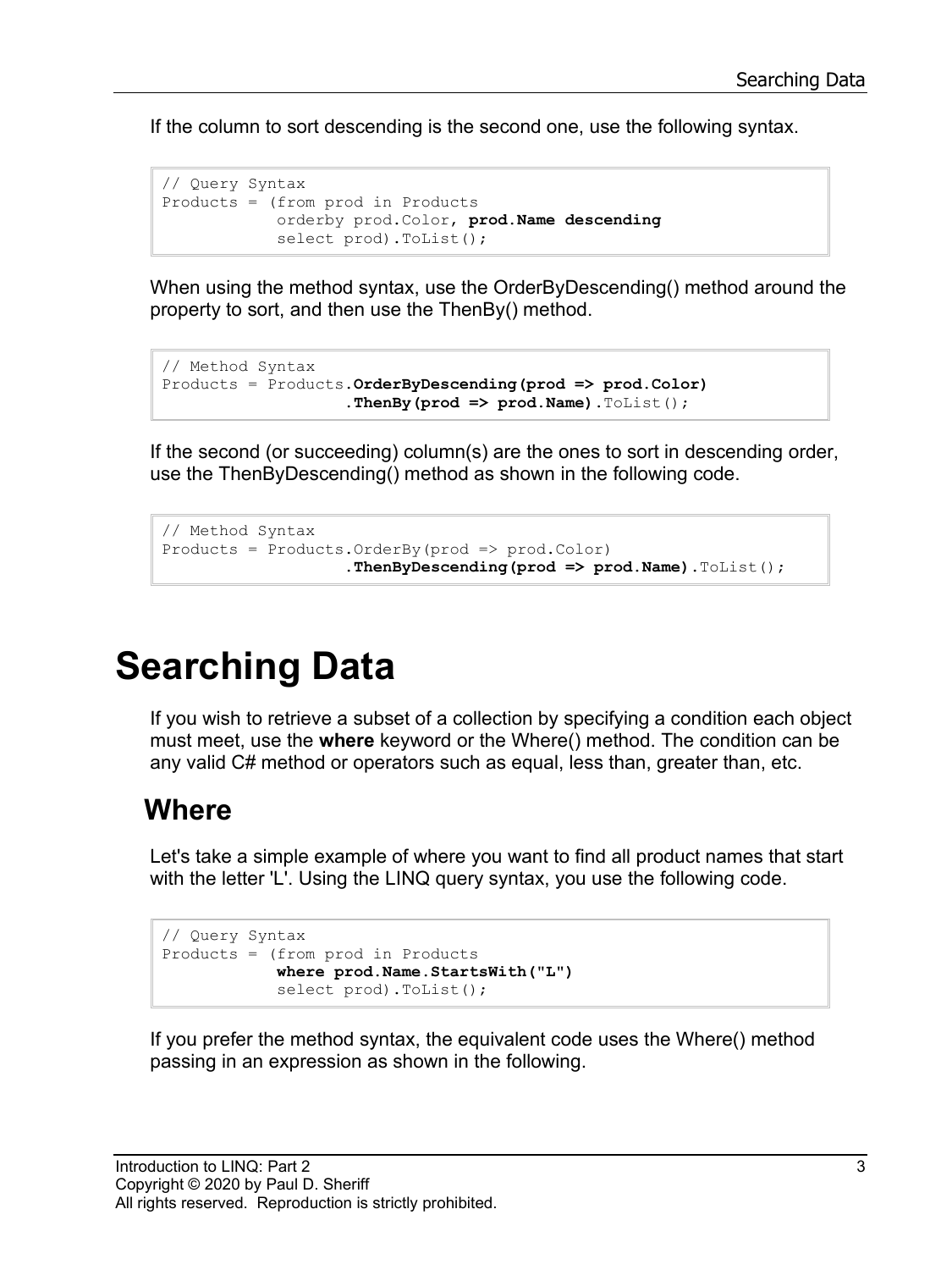```
// Method Syntax
Products = Products.Where(prod => prod.Name.StartsWith("L"))
                     .ToList();
```
### **Find**

To locate a single object in a collection of objects, you may use the Find() method. The Find() method works only on a collection of type List<T>. It will not work on IEnumerable<T> collections. The Find() method pre-dates LINQ and is not available in the LINQ query syntax. Instead you apply the Find() method after you have converted the IEnumerable<T> to a List<T> using the ToList() method.

```
public void Find()
{
   Product value;
   // Load all Product Data
   LoadProductsCollection();
   if (UseQuerySyntax) {
    // Query Syntax
     value = (from prod in Products
               select prod).ToList()
              .Find(prod => prod.Name.Contains("a"));
   }
   else {
    // Method Syntax
     value = Products.Find(prod => prod.Name.Contains("a"));
   }
   if (value == null) {
    ResultText = "Not Found";
   }
   else {
   ResultText = $"Found: {value.Name} }
}
```
### **First**

The First() method attempts to locate an object within an IEnumerable<T> collection using a predicate expression. The First() method returns a single value from the collection. If there are more than one items that match the expression, then only the first value is returned. The First() method throws an exception if the predicate expression fails to locate a value in the collection, or if the collection is empty. Below is sample code that shows how to use this method using the query syntax and the method syntax.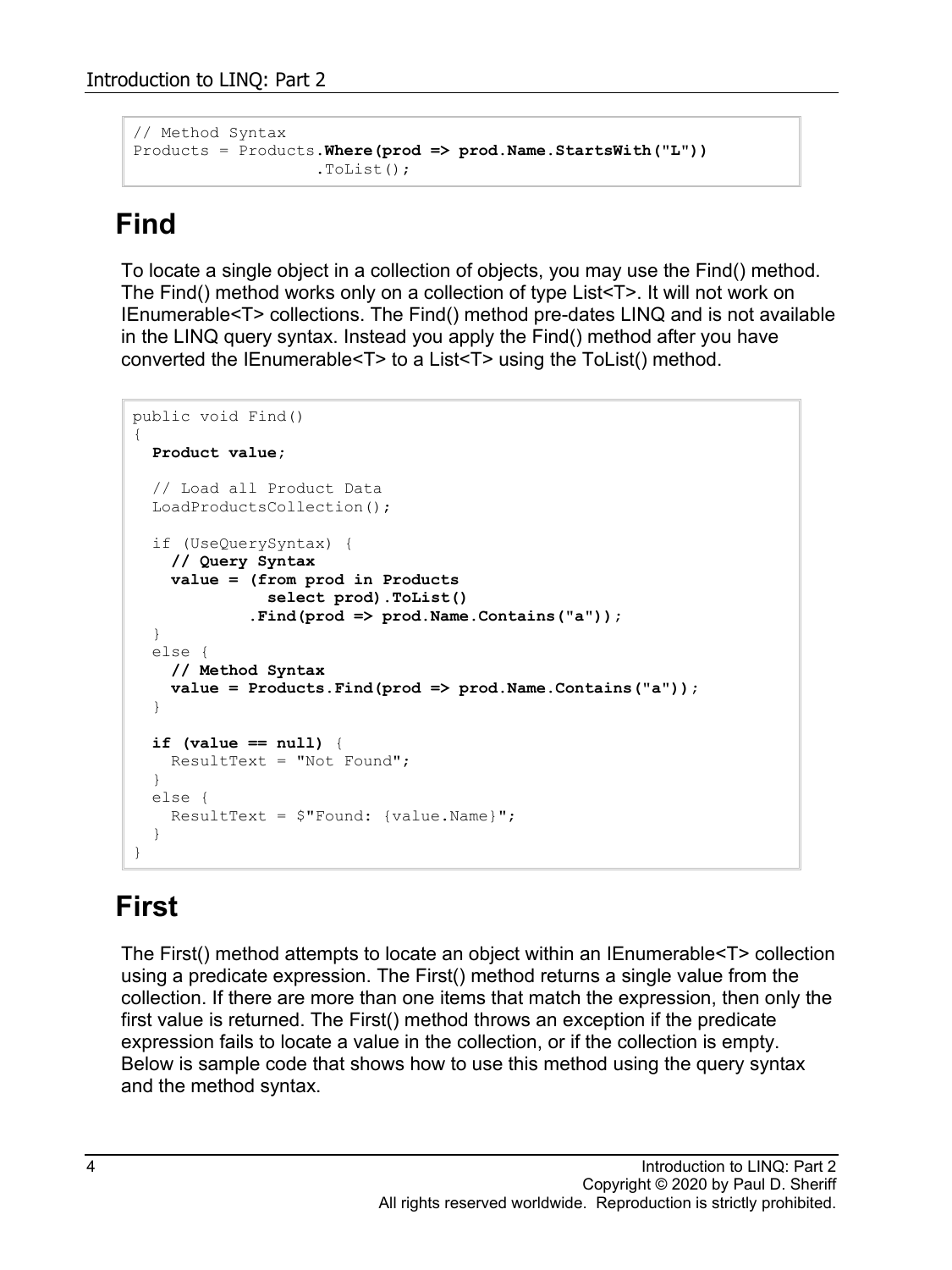```
public void First()
{
   Product value = null;
   // Load all Product Data
  LoadProductsCollection();
   try {
     if (UseQuerySyntax) {
       // Query Syntax
       value = (from prod in Products
                  select prod)
                  .First(prod => prod.Color == "Red");
     }
     else {
       // Method Syntax
       value = Products.First(prod => prod.Color == "Red");
     }
     ResultText = $"Found: {value.Name}";
   }
   catch {
     ResultText = "Not Found";
   }
}
```
### **FirstOrDefault**

If you do not wish to have an exception thrown if the First() method does not find the specific value you are searching for, use the FirstOrDefault() method. It also attempts to locate a specific value from the collection and only returns the first value it locates. However, if the expression fails, or if the collection is empty, the default(T) value of the items in the collection is returned. So, if you have a collection of *int* values, then a zero (0) is returned. If you have a collection of Product objects, then a null value is returned. The sample code below shows you both versions of the FirstOrDefault() LINQ method.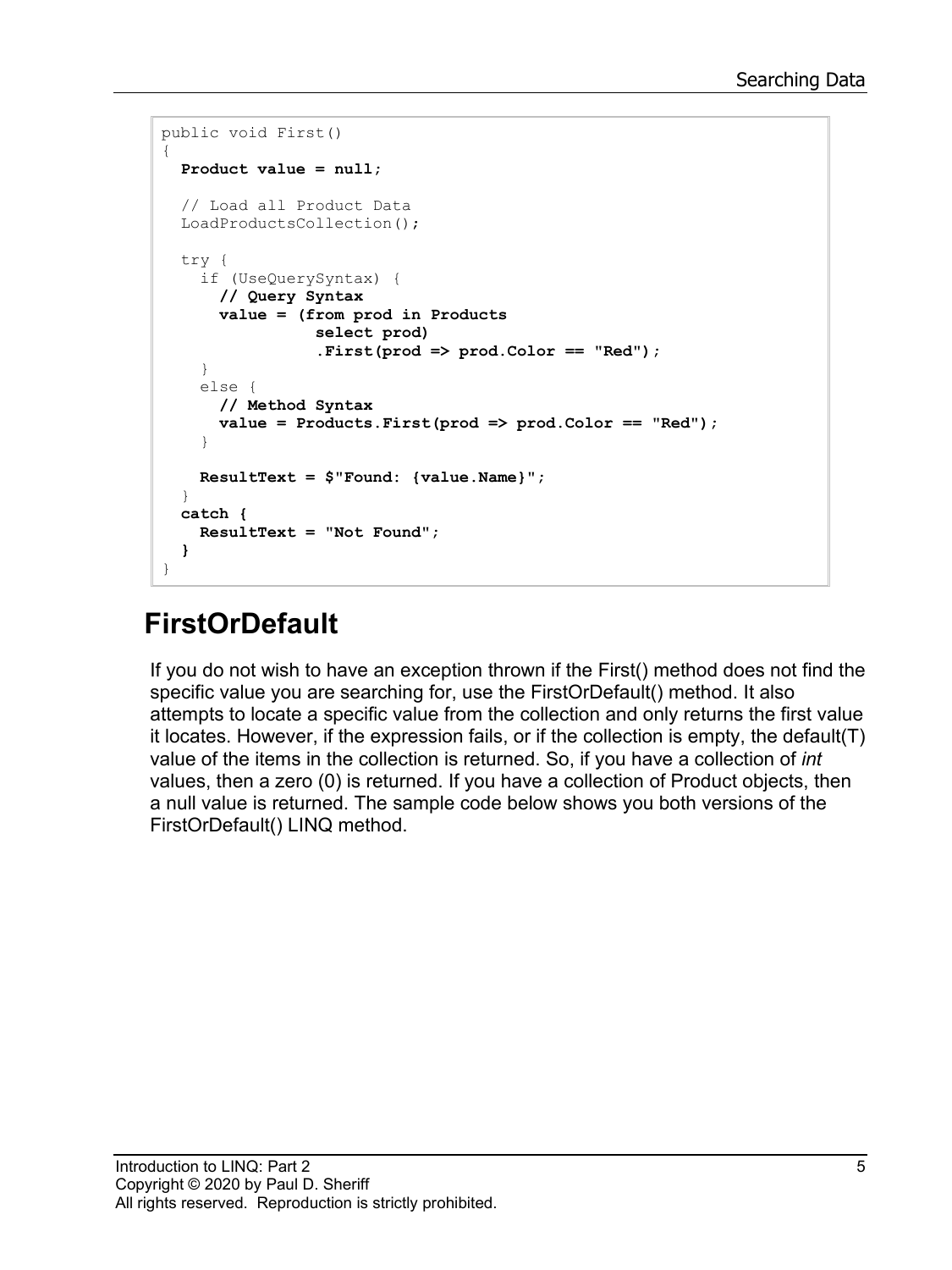```
public void FirstOrDefault()
{
   Product value;
   // Load all Product Data
   LoadProductsCollection();
   if (UseQuerySyntax) {
     // Query Syntax
     value = (from prod in Products
              select prod)
             .FirstOrDefault(prod => prod.Color == "Red");
   }
   else {
    // Method Syntax
     value = Products.FirstOrDefault(prod => prod.Color == "Red");
   }
   if (value == null) {
    ResultText = "Not Found";
   }
   else {
    ResultText = $ "Found: {value.name} }
}
```
#### **Last**

The Last() method attempts to locate an object within an IEnumerable<T> collection using a predicate expression. The Last() method returns a single value from the collection. If there are more than one items that match the expression, then only the last value is returned. Think of this method as searching backwards through the collection.

The Last() method throws an exception if the predicate expression fails to locate a value in the collection, or if the collection is empty. Below is sample code that shows how to use this method using the query syntax and the method syntax.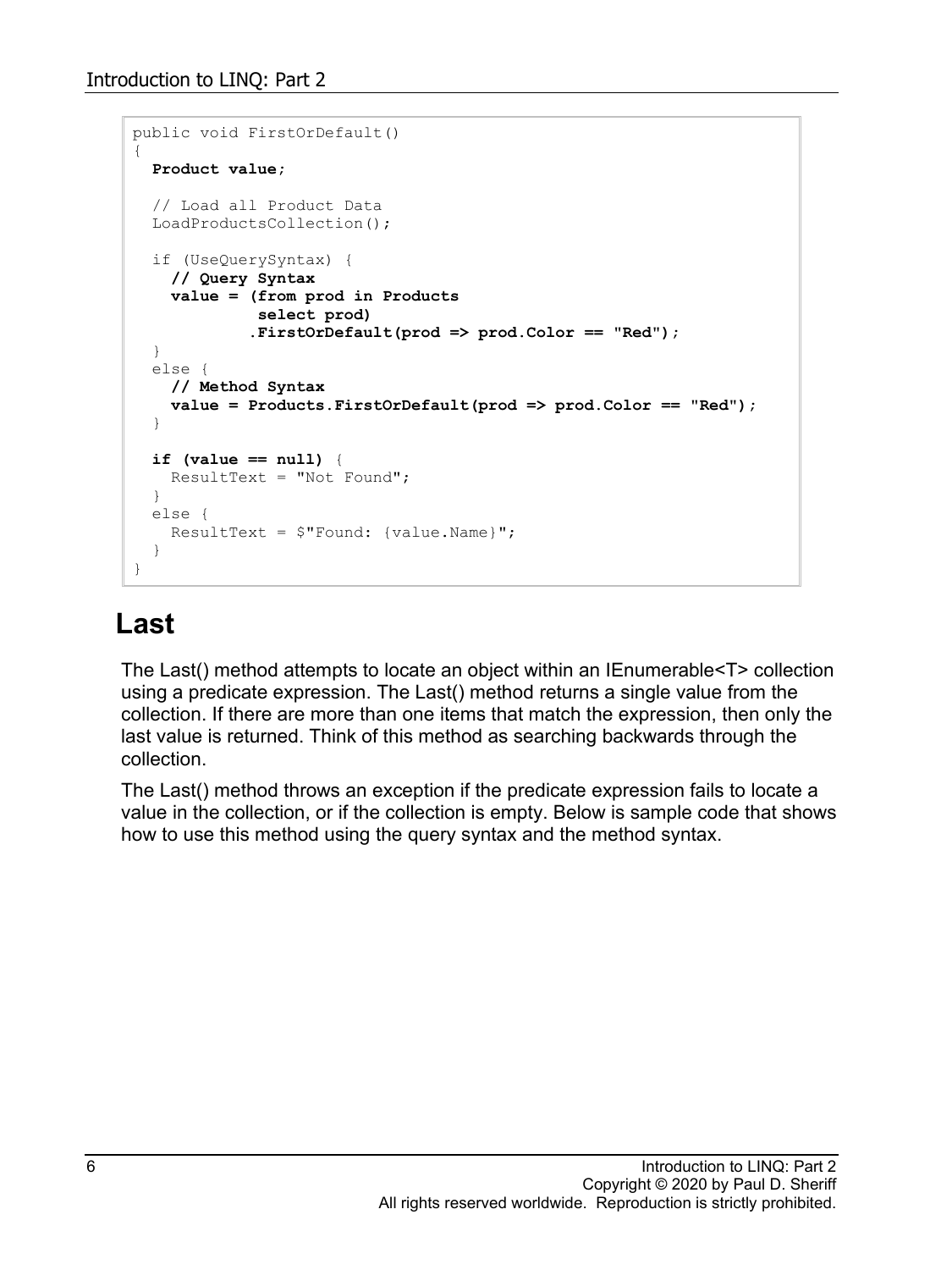```
public void Last()
{
   Product value = null;
   // Load all Product Data
   LoadProductsCollection();
   try {
     if (UseQuerySyntax) {
       // Query Syntax
       value = (from prod in Products
                  select prod).Last(prod => prod.Color == "Red");
     }
     else {
       // Method Syntax
       value = Products.Last(prod => prod.Color == "Red");
     }
     ResultText = $"Found: {value.Name}";
   }
   catch {
     ResultText = "Not Found";
   }
}
```
### **LastOrDefault**

If you do not wish to have an exception thrown if the Last() method does not find the specific value you are searching for, use the LastOrDefault() method. It also attempts to locate a specific value from the collection and only returns the last value it locates. However, if the expression fails, or if the collection is empty, the default(T) value of the items in the collection is returned.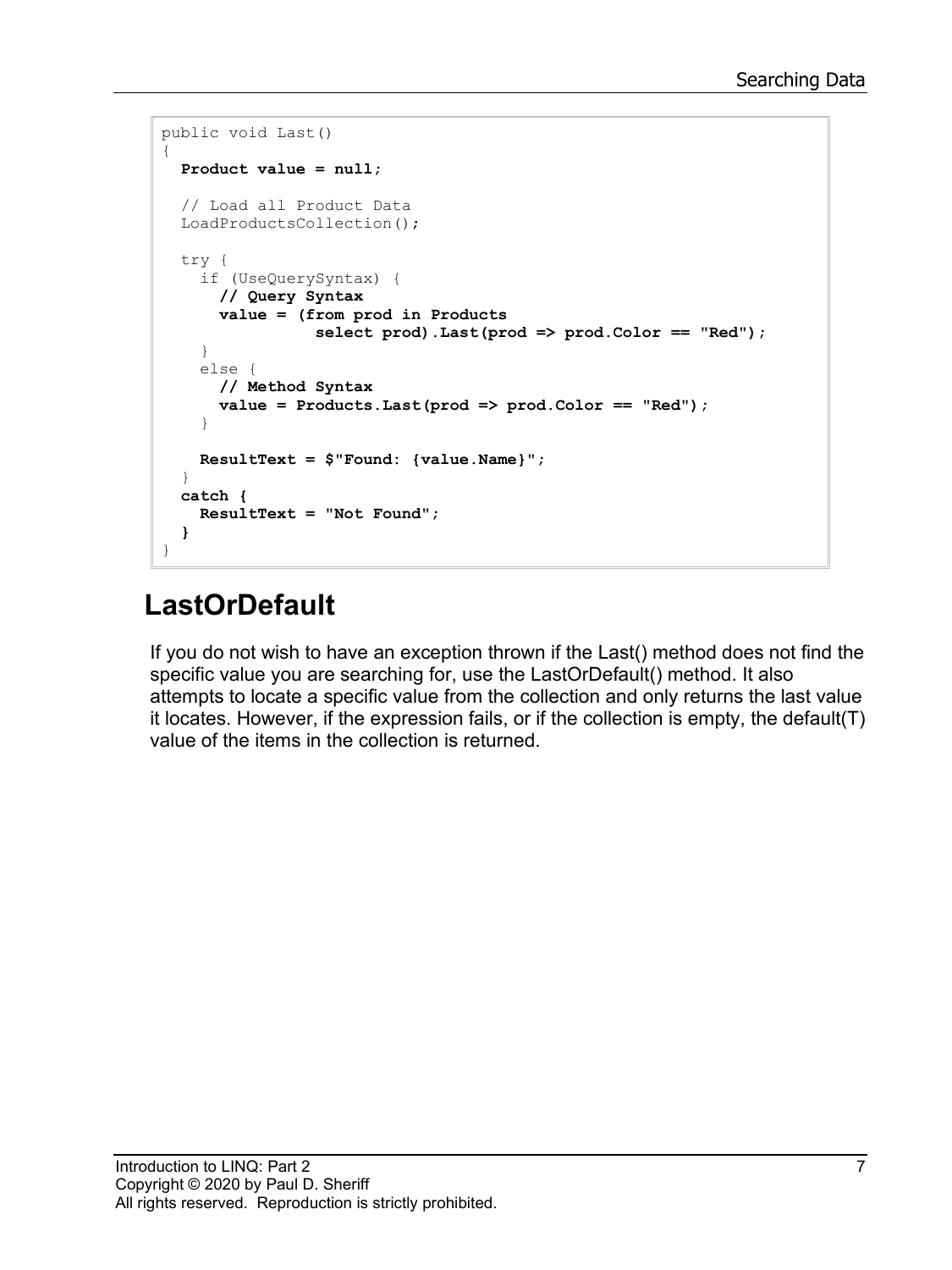```
public void LastOrDefault()
{
   Product value;
   // Load all Product Data
   LoadProductsCollection();
   if (UseQuerySyntax) {
     // Query Syntax
     value = (from prod in Products
               select prod)
               .LastOrDefault(prod => prod.Color == "Red");
   }
   else {
    // Method Syntax
     value = Products.LastOrDefault(prod => prod.Color == "Red");
   }
   if (value == null) {
    ResultText = "Not Found";
   }
   else {
    ResultText = $ "Found: {value.name} }
}
```
#### **Single**

If you know that you are only ever going to retrieve a single value from a collection, use the Single() method. A good example of using this is if you retrieve a collection from a database table that has a primary key. If your predicate expression searches for a specific primary key value, then you know you are only going to get back a single object. Similar to the First() and Last() methods, this method throws an exception if the collection is empty, or if more than one object is returned.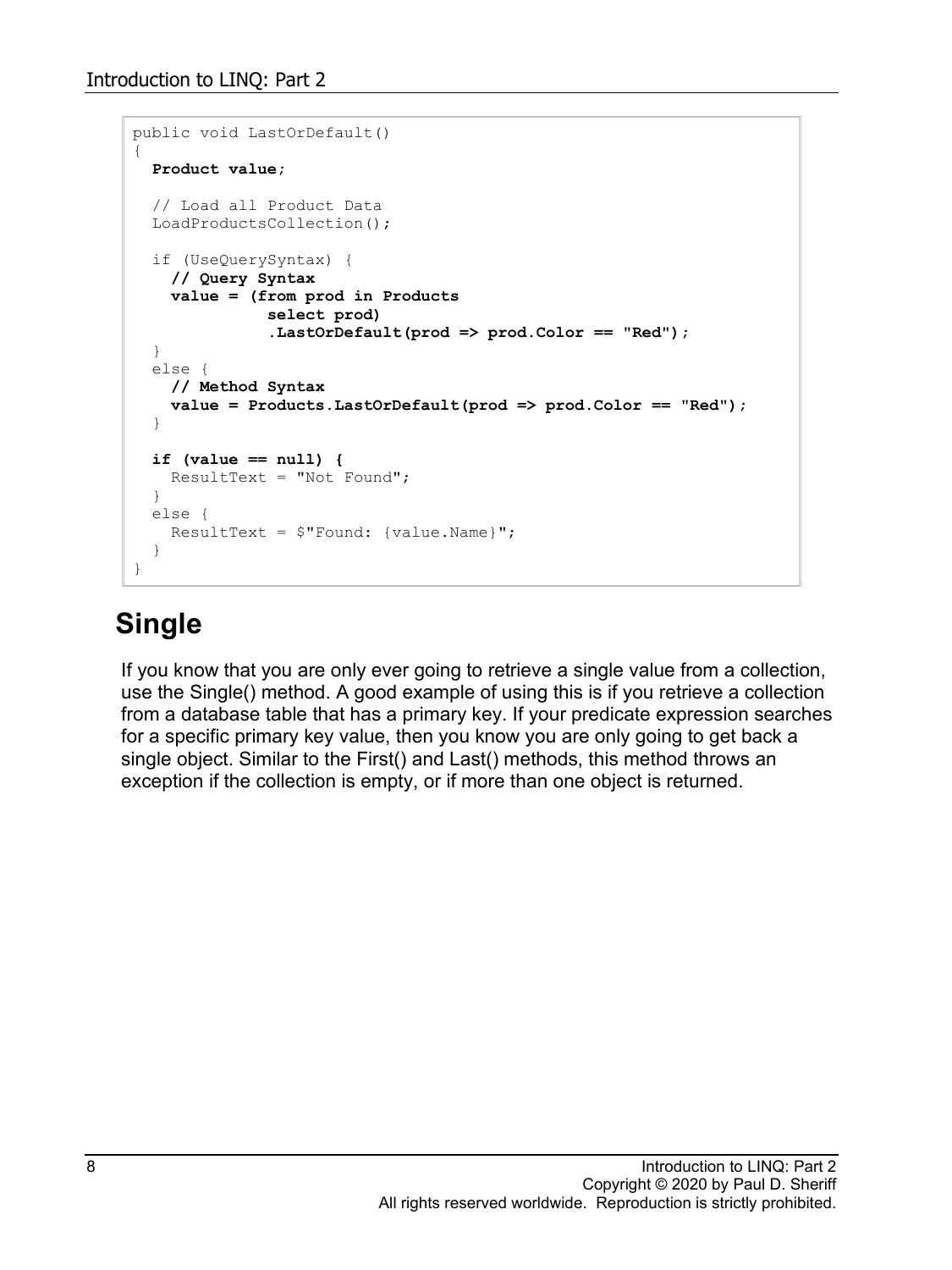```
public void Single()
{
   Product value = null;
   // Load all Product Data
   LoadProductsCollection();
   try {
     if (UseQuerySyntax) {
       // Query Syntax
       value = (from prod in Products
                 select prod)
                .Single(prod => prod.ProductID == 706);
     }
     else {
       // Method Syntax
       value = Products.Single(prod => prod.ProductID == 706);
     }
     ResultText = $"Found: {value.Name}";
   }
   catch {
     ResultText = "Not Found";
   }
}
```
### **SingleOrDefault**

This method is similar to the FirstOrDefault() and LastOrDefault() methods in that it does not throw an exception if the expression fails or if the collection is empty, instead it returns the default value of the type in the collection.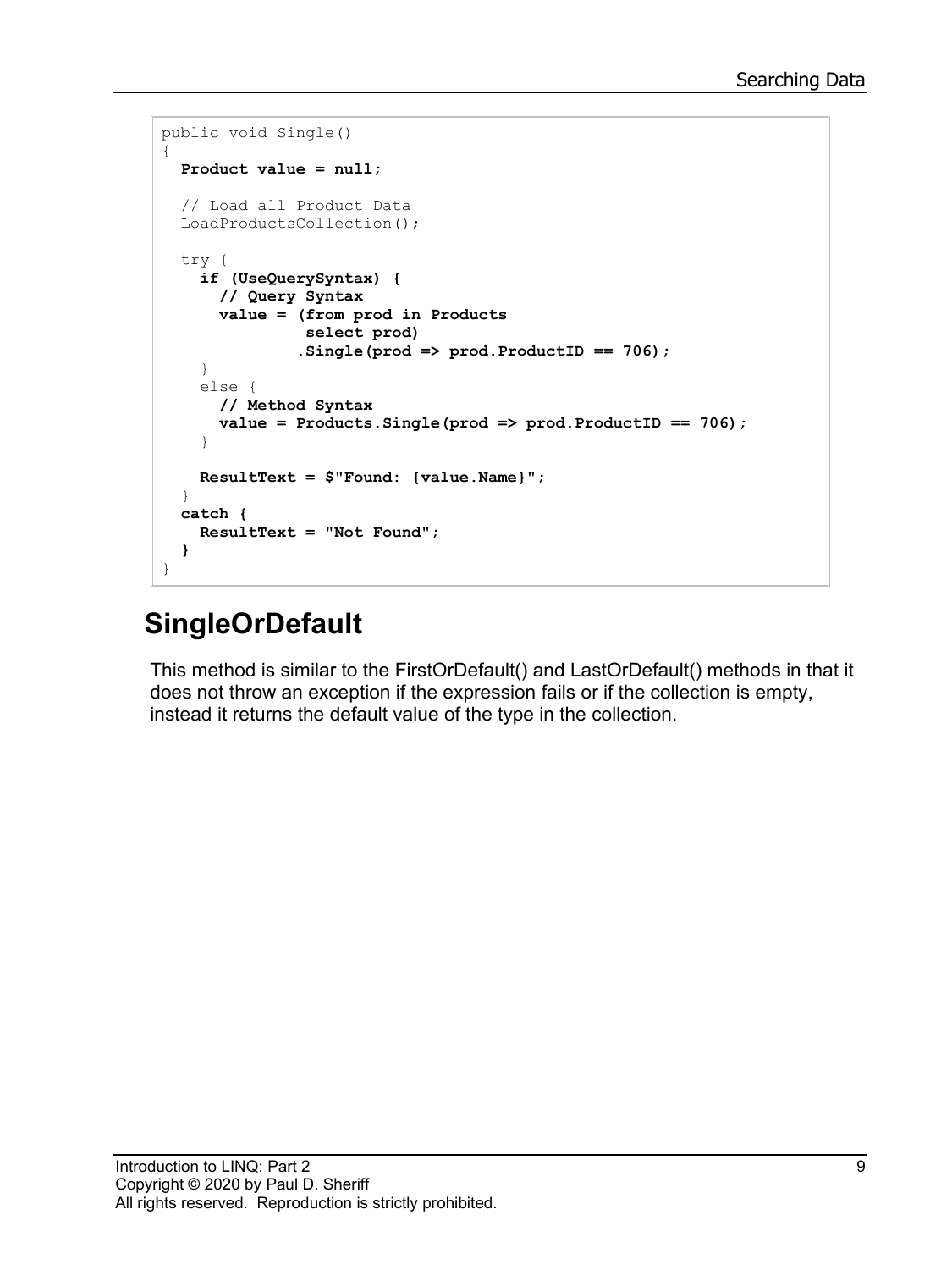```
public void SingleOrDefault()
{
   Product value = null;
   // Load all Product Data
   LoadProductsCollection();
   if (UseQuerySyntax) {
     // Query Syntax
     value = (from prod in Products
              select prod)
             .SingleOrDefault(prod => prod.ProductID == 706);
   }
   else {
    // Method Syntax
     value = Products.SingleOrDefault(prod => prod.ProductID == 706);
  }
   if (value == null) {
    ResultText = "Not Found";
   }
   else {
    ResultText = $ "Found: {value.name} }
}
```
## **Check for Value in Collection**

Like searching for data, is checking to see if a certain value is within a collection, or if the collection contains any of a certain value. You might even want to check if all items in the collection contain a specific value. The next set of LINQ methods help you accomplish these tasks.

#### **Contains**

The Contains() method returns a boolean value to specify whether or not a collection contains a specific value. In the following example, create a list of integer values and use the Contains() method to check if the value 3 is contained within this list.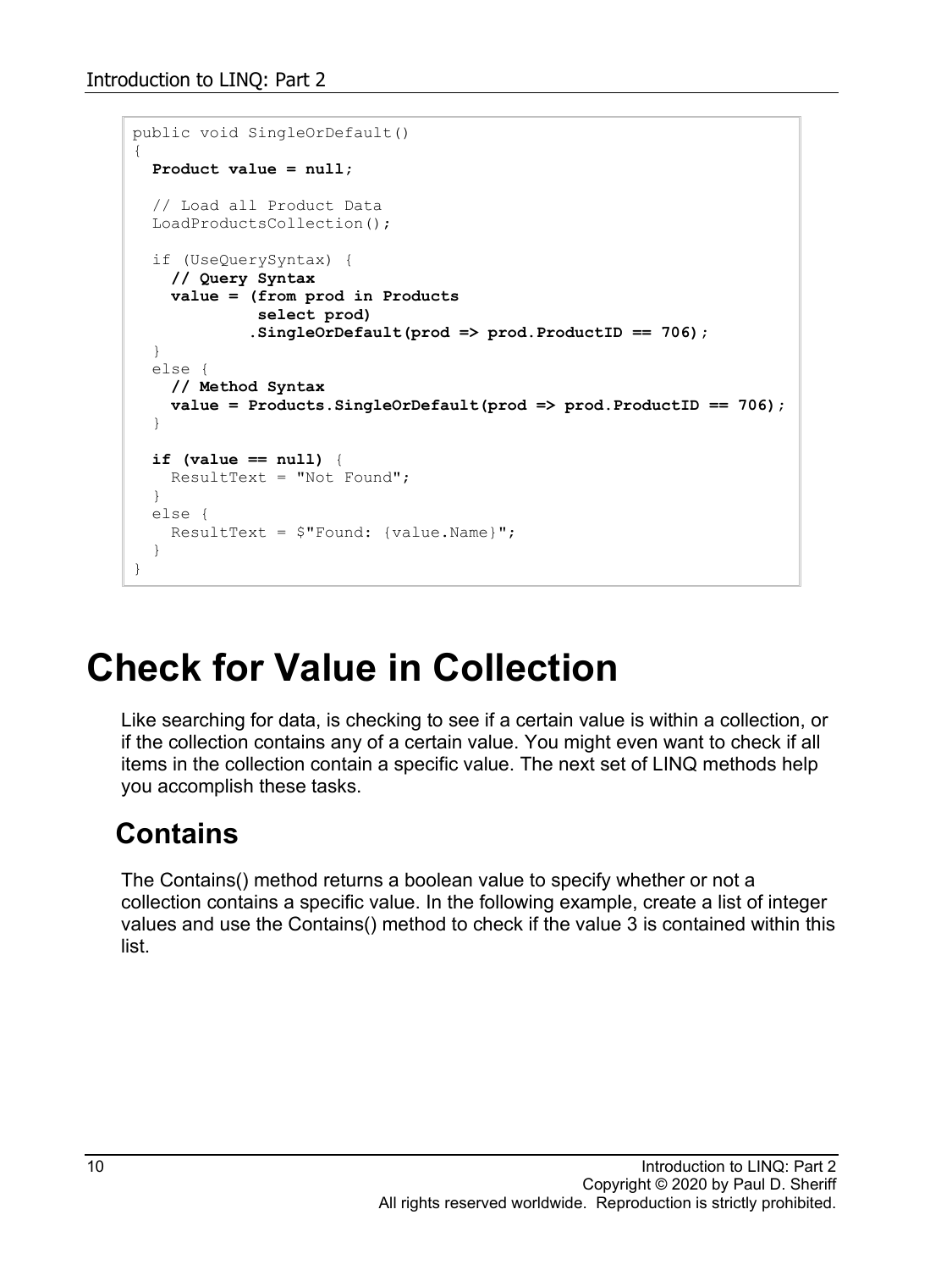```
public void Contains()
{
  bool value;
 List<int> numbers = new List<int> { 1, 2, 3, 4, 5 };
  if (UseQuerySyntax) {
    // Query Syntax
    value = (from num in numbers
               select num).Contains(3);
   }
  else {
    // Method Syntax
   value = numbers.Contains(3);
   }
  ResultText = $"Is the number in collection? {value}'';}
```
Using the Contains() method is easy for simple data types such as int, string, decimal, etc. When you have a collection of Product objects, the process is a little more involved as you will see in just a little bit.

#### **Any**

If you wish to use a predicate expression to test if a value is within a collection of objects, use the Any() method. In the code sample below you can see the expression checks to see if any product object's Name property contains the letter "z".

```
public void Any()
{
   bool value;
   // Load all Product Data
   LoadProductsCollection();
   if (UseQuerySyntax) {
     // Query Syntax
     value = (from prod in Products
               select prod).Any(prod => prod.Name.Contains("z"));
   }
   else {
     // Method Syntax
    value = Products.Any(prod => prod.Name.Contains("z"));
   }
  ResultText = $^{\circ}Do any Name properties contain an 'z'? {value}";
  Products = null;}
```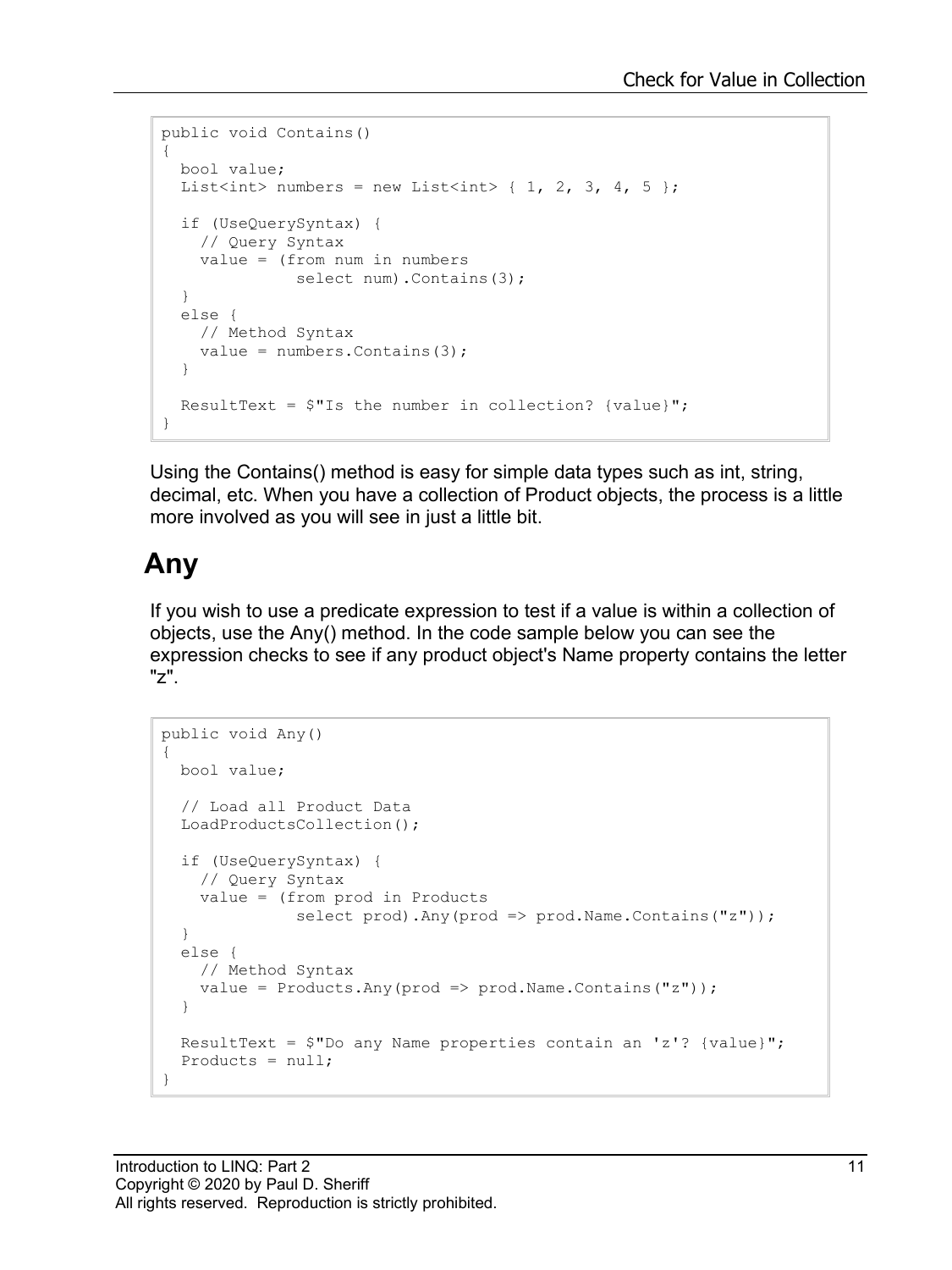#### **All**

Another useful LINQ function is All(). This allows you to check if every item in a collection can match a certain predicate expression. For example, in the code sample below, you check to see if all Product object's Name property contains a space in it. This will return a true or a false value.

```
public void All()
{
  bool value;
   // Load all Product Data
   LoadProductsCollection();
   if (UseQuerySyntax) {
    // Query Syntax
     value = (from prod in Products
               select prod).All(prod => prod.Name.Contains(" "));
   }
   else {
     // Method Syntax
    value = Products. All(prod => prod. Name. Contains(" "));
   }
  ResultText = $^{\prime\prime}Do all Name properties contain a space? {value}";
}
```
#### **Contains with Product Comparer**

If you want to use the Contains() method with a collection of objects, you need to create a class that inherits from the EqualityComparer<T> interface. This class has two methods; Equal() and GetHashCode() that you need to override. The GetHashCode() method simply needs to have a unique value returned from it. The Equal() method is passed two arguments, the first is each item as the Contains() loops through the collection. The second is an object you create with the information in each property that you wish to locate in the collection.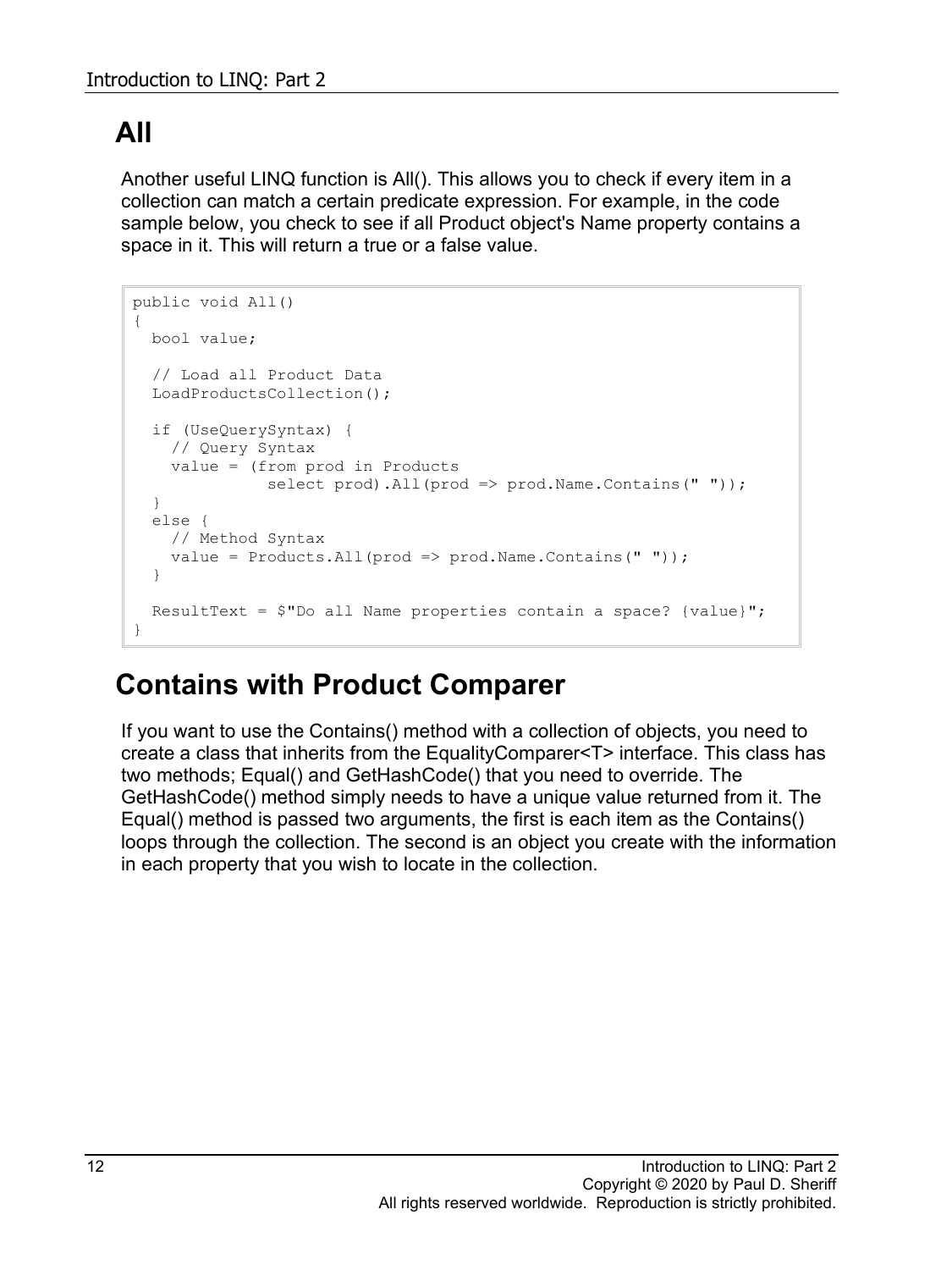```
public void ContainsUsingComparer()
{
  bool value;
  ProductIdComparer pc = new ProductIdComparer();
 Product prodToFind = new Product { ProductID = 744 };
   // Load all Product Data
  LoadProductsCollection();
   if (UseQuerySyntax) {
    // Query Syntax
    value = (from prod in Products
             select prod). Contains (prodToFind, pc);
   }
  else {
    // Method Syntax
    value = Products.Contains(prodToFind, pc);
   }
  ResultText = $"Product ID: 706 is in 
                Products Collection = {value}";
}
```
In the code above, create an instance of a ProductIdComparer object. You then create an instance of a Product object and set the ProductID property to 744. You can set other properties in this object if you want, but for this sample, just search for a Product object in the collection where the ProductID is equal to 744.

To the Contains() method, pass to the first parameter the Product object with the properties set that you wish to find, and the second parameter is the instance of the ProductIdComparer class. The Contains() method iterates over the collection passing in each object in the collection and the Product object with the data to find.

#### **The ProductIdComparer Class**

The following code shows the ProductIdComparer class that inherits from the EqualityComparer<T> class.

```
public class ProductIdComparer : EqualityComparer<Product>
{
  public override bool Equals(Product fromList, Product toFind)
   {
     return (fromList.ProductID == toFind.ProductID);
 }
  public override int GetHashCode(Product obj)
   {
     return obj.ProductID.GetHashCode();
   }
}
```